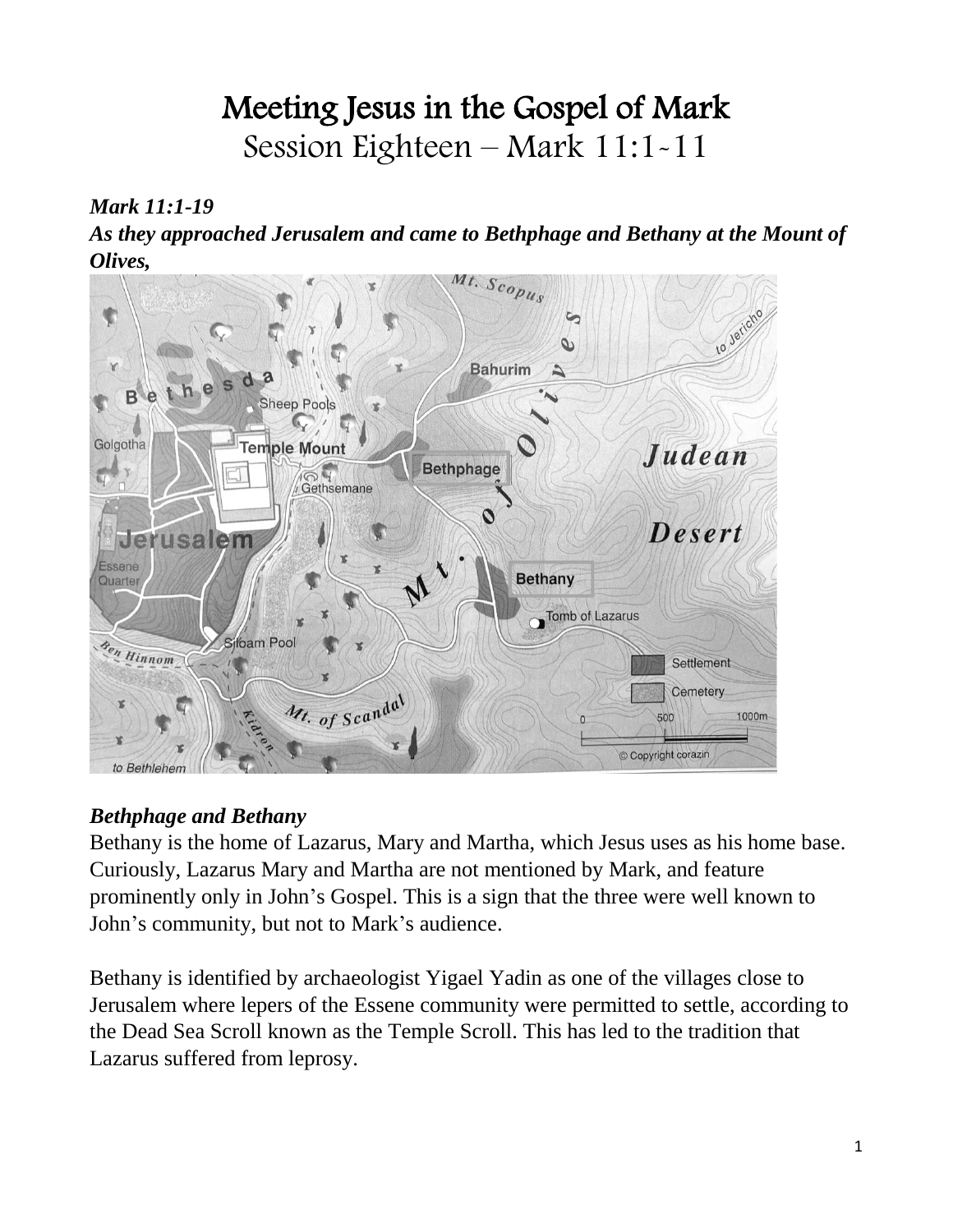*Mark 11:2-6 Jesus sent two of his disciples, 2 saying to them, "Go to the village ahead of you, and just as you enter it, you will find a colt tied there, which no one has ever ridden. Untie it and bring it here. 3 If anyone asks you, 'Why are you doing this?' say, 'The Lord needs it and will send it back here shortly.'" 4 They went and found a colt outside in the street, tied at a doorway. As they untied it, 5 some people standing there asked, "What are you doing, untying that colt?" 6 They answered as Jesus had told them to, and the people let them go.*

There are (at least) four important points to this mysterious passage. First, Jesus is apparently demonstrating some supernatural foreknowledge in predicting the existence, location, and condition of the colt.

Secondly, the fact that Jesus is using a colt – described elsewhere as "the foal of a donkey" – is unquestionably meant to bring to mind Zechariah 9:9 – *"Rejoice greatly, Daughter Zion! Shout, Daughter Jerusalem! See, your king comes to you, righteous and victorious, lowly and riding on a donkey, on a colt, the foal of a donkey."* No longer is Jesus concealing his identity. That time is at an end.

Jesus has walked everywhere else in his ministry except when he crossed the lake in a boat. Riding a colt on this last stage of his journey becomes an unmistakeable symbol that communicates forcefully and dramatically that Jesus is the king of Israel – kind of a spiritual "street theatre."

Third, Mark twice mentions the colt being "tied" and "untied." There must be a reason for this repetition. Scholars have pointed to Genesis 49:10-11, where the dying Jacob is blessing his sons. Of Judah, the tribe from which David and Jesus are descended, he says: *"The scepter will not depart from Judah, nor the ruler's staff from between his feet, until he to whom it belongs shall come and the obedience of the nations shall be his. He will tether his donkey to a vine, his colt to the choicest branch…"*

Fourth, *'The Lord needs it and will send it back here shortly.'* Jesus is invoking kingly authority, where the king may impress any animal for use. His authority is recognised by the owners of the animal; further kingly authority is indicated by the fact that the colt had not been ridden; a king's mount could be used by no other.

*Mark 11:7-8 When they brought the colt to Jesus and threw their cloaks over it, he sat on it. 8 Many people spread their cloaks on the road, while others spread branches they had cut in the fields.*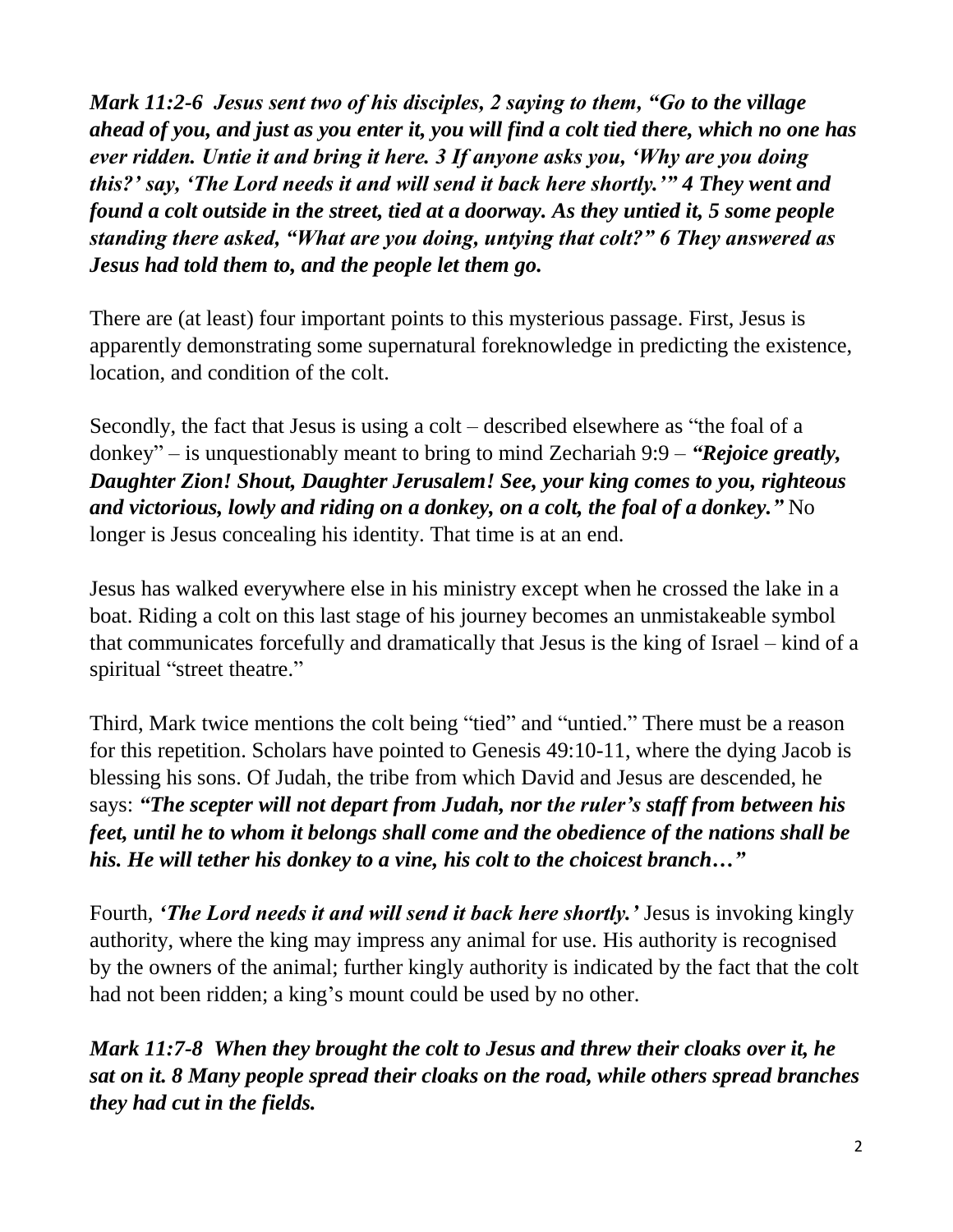The disciples saddle the animal with their own garments, and the crowd strews the way with their garments. Another kingly sign; when Jehu was anointed King, this happened (2 Kings 9:12-13): *'This is what the Lord says: I anoint you king over Israel.' They quickly took their cloaks and spread them under him on the bare steps. Then they blew the trumpet and shouted, "Jehu is king!"*

You will remember that Jesus had gathered a crowd while ministering near Jericho, and the crowd has followed him to the Mount of Olives, and ultimately Jerusalem for Passover. They were supporters of Jesus' ministry, and were eager to proclaim him Messiah. Again, the time for secrecy is over.

## *Mark 11:9-10 Those who went ahead and those who followed shouted, "Hosanna!" "Blessed is he who comes in the name of the Lord!" 10 "Blessed is the coming kingdom of our father David!" "Hosanna in the highest heaven!"*

As Jesus approaches Jerusalem, it is as though Psalm 118:19-29 is coming to life. Here is the Psalm in its entirety – match up the verses with what is going on in this Palm Sunday scene:

*19 Open for me the gates of the righteous; I will enter and give thanks to the Lord. 20 This is the gate of the Lord through which the righteous may enter. 21 I will give you thanks, for you answered me; you have become my salvation.*

*22 The stone the builders rejected has become the cornerstone; 23 the Lord has done this, and it is marvelous in our eyes. 24 The Lord has done it this very day; let us rejoice today and be glad.*

*25 Lord, save us (Hosanna)! Lord, grant us success! 26 Blessed is he who comes in the name of the Lord. From the house of the Lord we bless you.*

*27 The Lord is God, and he has made his light shine on us. With boughs in hand, join in the festal procession up to the horns of the altar. 28 You are my God, and I will praise you; you are my God, and I will exalt you. 29 Give thanks to the Lord, for he is good; his love endures forever.*

Psalm 118 is known as The Great Hillel, and is a Passover Psalm, traditionally sung at the conclusion of the Passover Meal. Not only did Jesus enter Jerusalem to the words of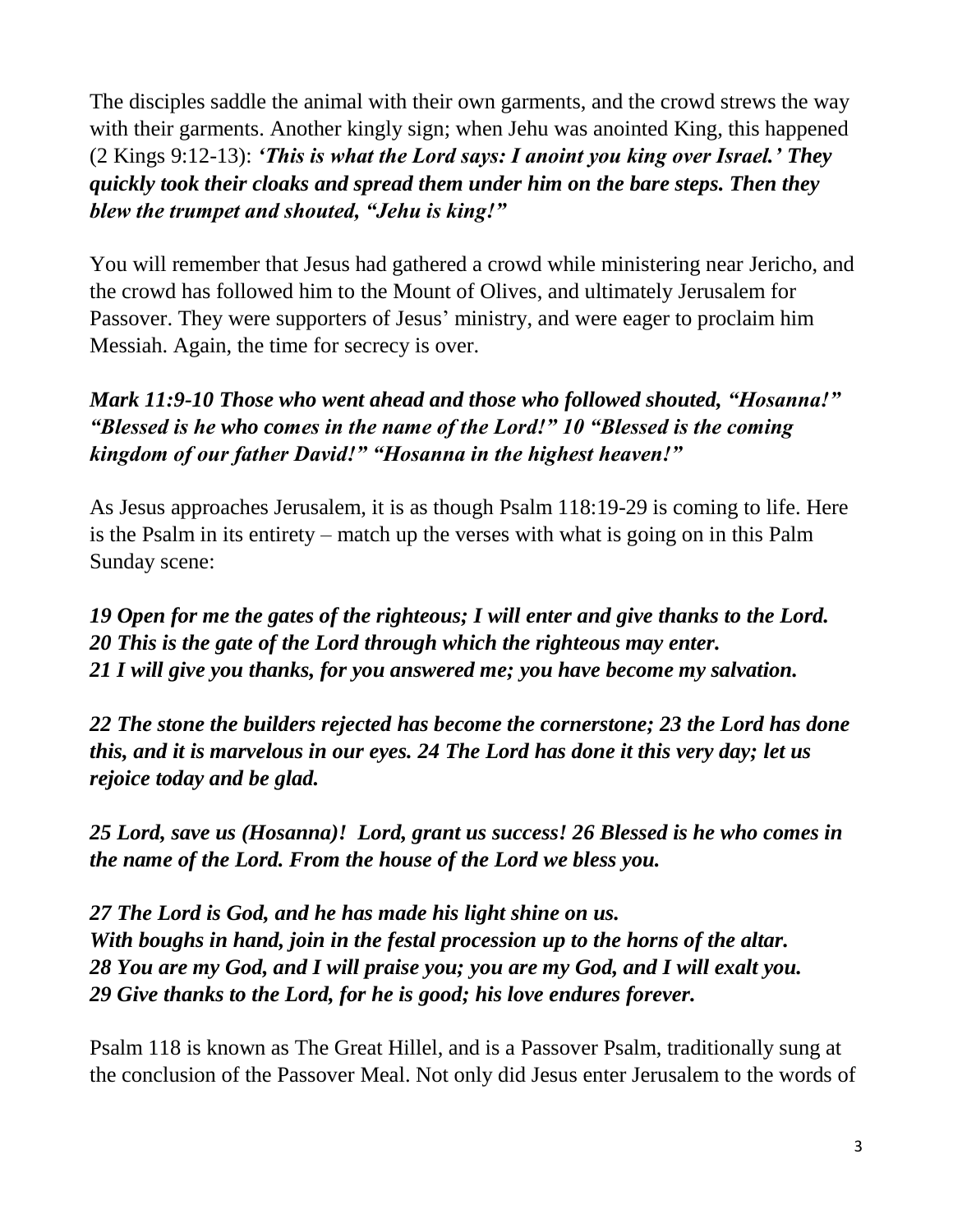this Psalm, he and the disciples "sang a hymn" at the conclusion of the Last Supper, as they made their way to Gethsemane – doubtless this very Psalm.

Jesus (in Mark's next chapter), Peter and Paul all refer to Jesus as "the stone the builders rejected," which becomes the cornerstone:

*Acts 4:11-12 (Peter's speech to the Sanhedrin) "Jesus is 'the stone you builders rejected, which has become the cornerstone.' Salvation is found in no one else, for there is no other name under heaven given to mankind by which we must be saved."*

*Ephesians 2:19-21 - Consequently, you are no longer foreigners and strangers, but fellow citizens with God's people and also members of his household, built on the foundation of the apostles and prophets, with Christ Jesus himself as the chief cornerstone. In him the whole building is joined together and rises to become a holy temple in the Lord.*

#### **What is the Palm Sunday path?**

Today, pilgrims the world over follow a path from the top of the Mount of Olives, which winds steeply down past a chapel called "Dominus Flevit," then past Gethsemane and the Church of All Nations, across the Kidron Valley, then up through St. Stephen's Gate on the north side of the Temple Mount, then past the Pools of Bethesda, to join with the Via Dolorosa, the Stations of the Cross.

But this path is designed specifically to accommodate a Holy Week Pilgrimage, rather than to replicate the actual route. The Gospels are largely silent, other than Luke's mention of "the road which goes down the Mount of Olives (19:37)." My own theory is that Jesus, being proclaimed as the Son of David, took the same route as David's son Solomon for his own coronation:

*1 Kings 1:32-37 King David said, "Call in Zadok the priest, Nathan the prophet and Benaiah son of Jehoiada." When they came before the king, 33 he said to them: "Take your lord's servants with you and have Solomon my son mount my own mule and take him down to Gihon.* 

*34 There have Zadok the priest and Nathan the prophet anoint him king over Israel. Blow the trumpet and shout, 'Long live King Solomon!'* 

*35 Then you are to go up with him, and he is to come and sit on my throne and reign in my place. I have appointed him ruler over Israel and Judah."*